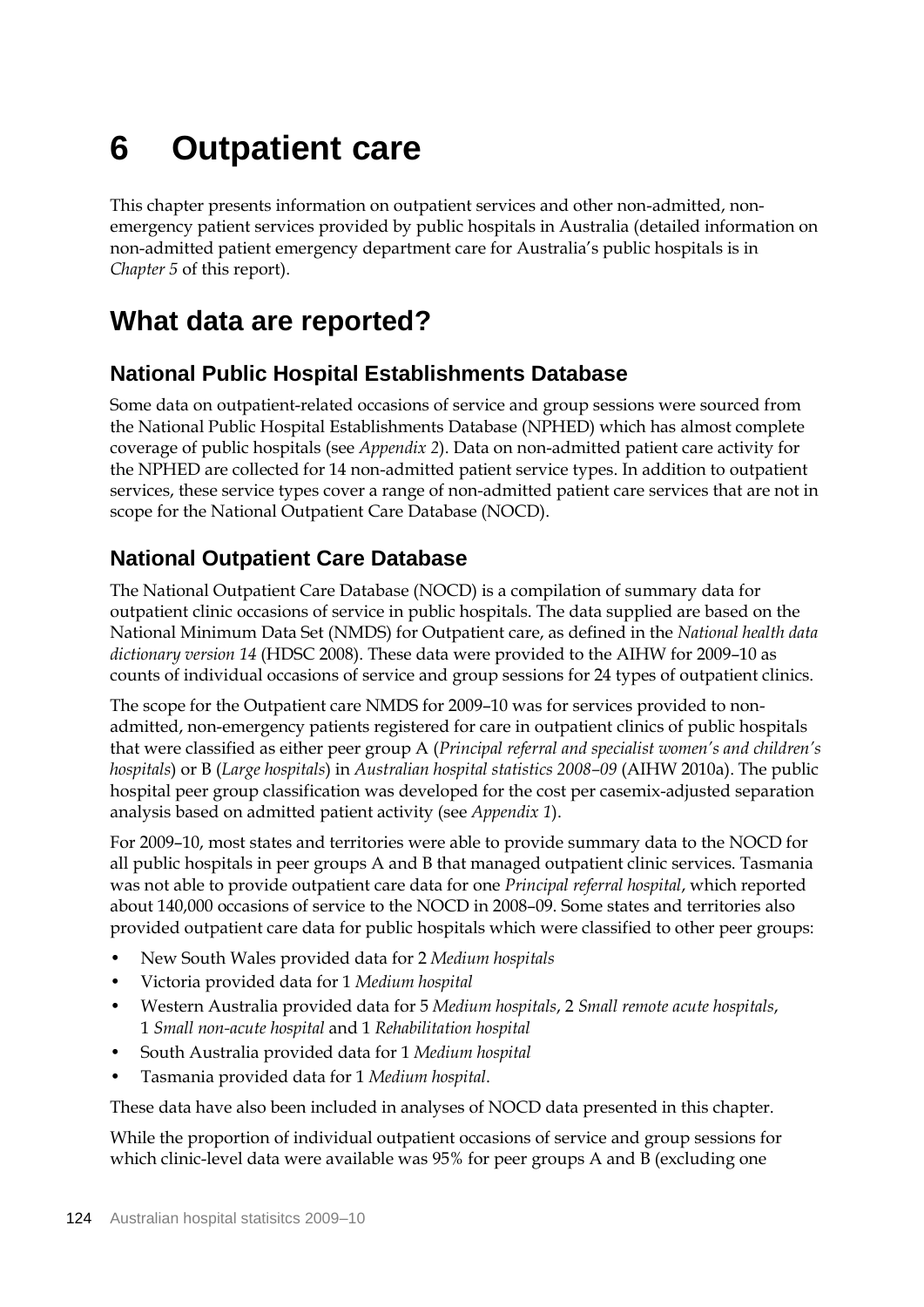Tasmanian hospital for which data were not available), coverage for all public hospitals was only about 78% for individual occasions of service and 80% for group sessions (see Table S6.1).

### **Box 6.1: What are the limitations of the data?**

When interpreting the data presented, the reader should note the following:

- The data presented are counts of occasions of service, not persons. A person may have multiple occasions of service, at a variety of outpatient clinics or departments reported in a reference year.
- States and territories may differ in the extent to which outpatient services are provided in non-hospital settings (such as community health services) which are beyond the scope of the NPHED and NOCD.
- There is considerable variation among states and territories and between reporting years in the way in which non-admitted patient occasions of service data are collected for the NPHED. Differing admission practices between the states and territories also lead to variation among jurisdictions in the services reported.
- Data from the NOCD should be interpreted with caution as they may not be representative of outpatient clinic activity for hospitals that were not required to provide data for the NOCD. While the proportion of individual outpatient-related occasions of service and group sessions for which clinic-level data were available was 95% for peer groups A (*Principal referral* and *Specialist women's and children's hospitals*) and B (*Large hospitals*), coverage for all public hospitals was only about 78% for individual occasions of service and 80% for group sessions.
- NOCD data should be interpreted with caution as the comparability of the data may be influenced by variation in admission practices, the type of facility providing these services and in the allocation of outpatient services to the 24 clinic types among the states and territories.
- For Western Australia, counts of outpatient group sessions reported to the NOCD actually reflect the number of individuals who attended group sessions. The data for Western Australian group sessions are therefore not directly comparable to the data provided for group sessions presented for other states and territories.
- Tasmania were not able to provide outpatient care data for one *Principal referral hospital*, which reported about 280,000 occasions of service to the NPHED and about 140,000 occasions of service to the NOCD in 2008–09.

#### **Box 6.2: What methods were used?**

- For the purposes of aligning the two data sources, outpatient-related occasions of service sourced from the NPHED refer to occasions of service and group sessions reported with a non-admitted patient service type of *Allied health, Dental, Dialysis, Endoscopy and related procedures* and *Other medical/surgical/obstetric*.
- Other non-admitted patient service types reported to the NPHED analysed in this chapter include the service types of *Alcohol and other drugs*, *Community health services*, *District nursing*, *Mental health*, *Other outreach services*, *Pathology*, *Pharmacy* and *Radiology and organ imaging*. *(continued)*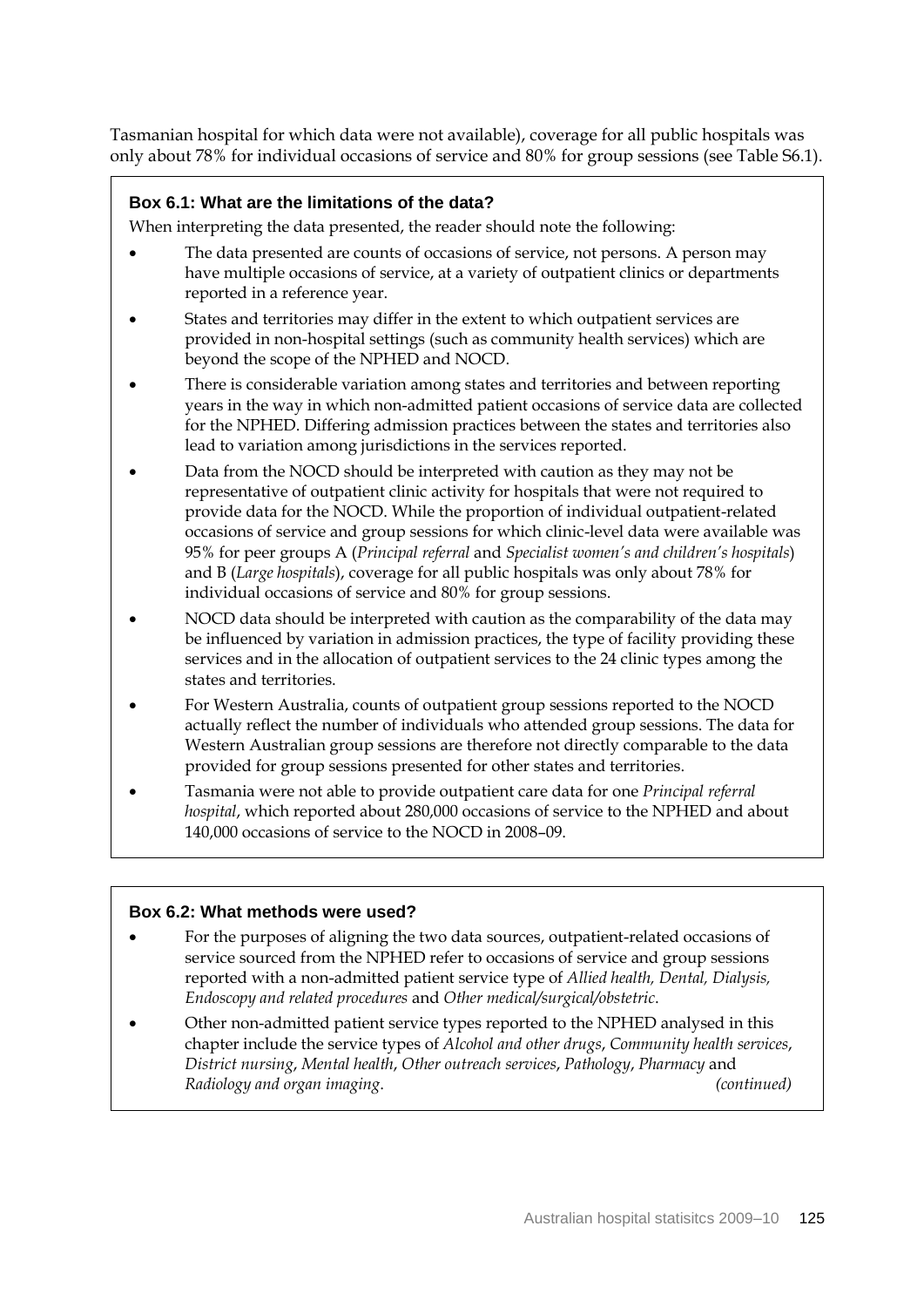### **Box 6.2 (continued)**

- The number of occasions of service for the non-admitted patient service type *Accident and emergency* are not presented in this chapter. See *Chapter 5* of this report.
- The proportion of outpatient occasions of service for which NOCD clinic-level data was available was calculated as the number of outpatient occasions of service reported to the NOCD divided by the number of outpatient-related occasions of service, as defined above, from the NPHED, as a percentage. Where the number of occasions of service reported to the NOCD was greater than the number of outpatient-related occasions of service reported to the NPHED, the proportion is presented as 100%.

## **How has activity changed over time?**

Table 6.1 shows the number of individual occasions of service for outpatient-related services and other non-admitted patient services reported to the NPHED for public acute hospitals between 2005–06 and 2009–10.

Between 2005–06 and 2009–10, outpatient care delivered in specialist outpatient clinics increased by an average of almost 3% per year with *Dialysis* showing the largest relative increase in number of individual occasions of service (49% per year). Over the same period *Endoscopy and related procedures* increased by about 21% per year; *Dental* services decreased by over 6% per year; and *Community health, Outreach* and *District nursing* decreased by almost 4% per year (Table 6.1).

## **How much patient activity was there in 2009–10?**

Table 6.2 shows the number of individual occasions of service for outpatient-related services and other non-admitted patient services reported to the NPHED for public acute hospitals by state and territory.

In 2009–10, public hospitals provided over 42 million service episodes for non-admitted patients:

- 16.8 million service episodes were delivered in specialist outpatient clinics with the chief contributors being *Medical/surgical/obstetric* and *Allied health*
- *Mental health* and *Alcohol and drug* services delivered 3.2 million services
- *Pharmacy, Pathology* and *Radiology and organ imaging* made up a further 16.8 million services
- 5.3 million occasions were for *Community health, Outreach* and *District nursing* services.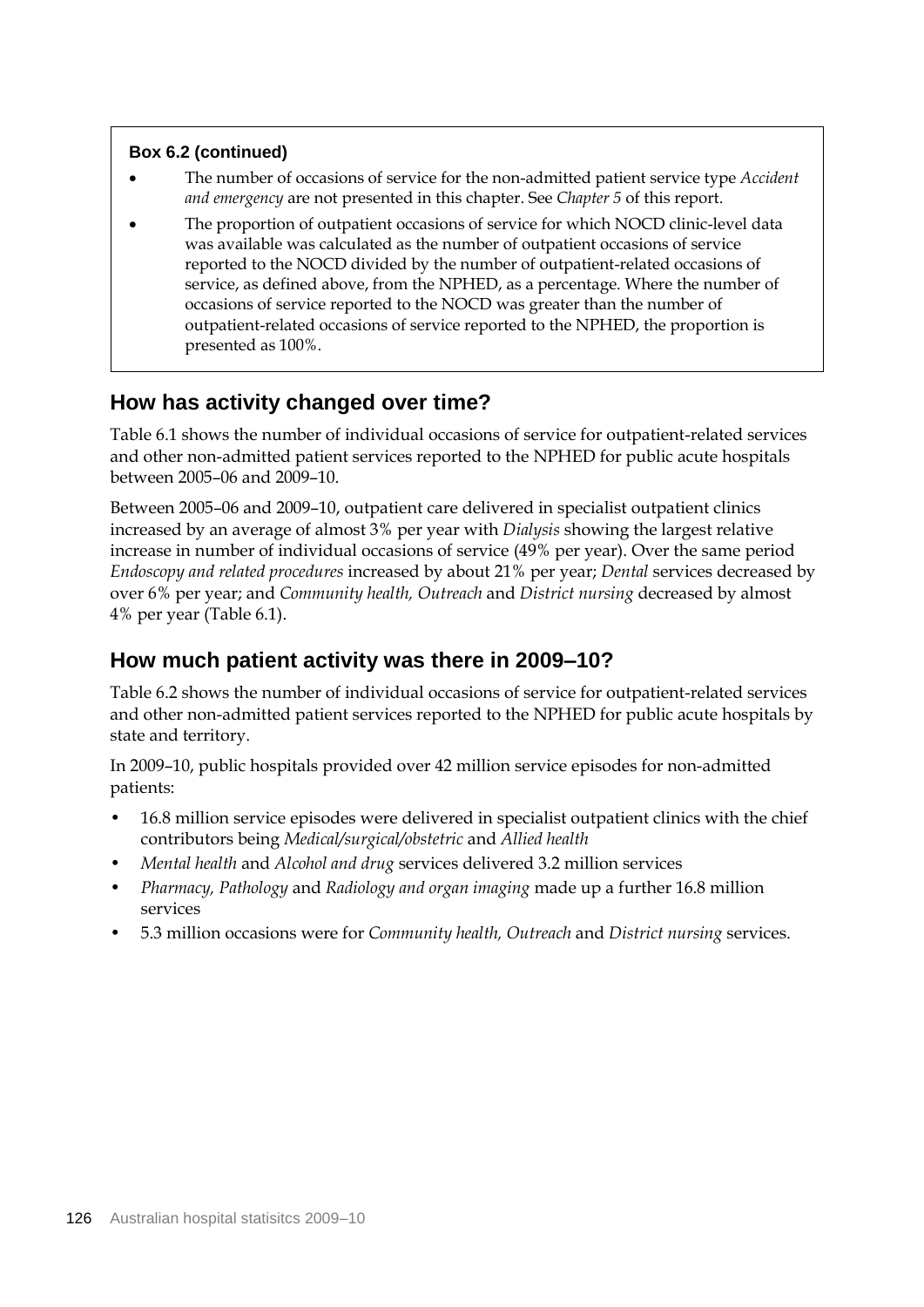|                                                           |            |            |            |            |                   | Change (per cent) |              |  |  |
|-----------------------------------------------------------|------------|------------|------------|------------|-------------------|-------------------|--------------|--|--|
|                                                           |            |            |            |            |                   | Ave               |              |  |  |
|                                                           | 2005-06    | 2006-07    | 2007-08    | 2008-09    | $2009 - 10^{(c)}$ | since             | <b>Since</b> |  |  |
|                                                           |            |            |            |            |                   | 2005-06           | 2008-09      |  |  |
| Individual occasions of service                           |            |            |            |            |                   |                   |              |  |  |
| Outpatient care                                           |            |            |            |            |                   |                   |              |  |  |
| Allied health                                             | 3,681,164  | 3,659,763  | 3,715,798  | 3,751,560  | 3,848,123         | 1.1               | 2.6          |  |  |
| Dental                                                    | 1,134,303  | 1,084,156  | 1,034,822  | 775,382    | 864,430           | $-6.6$            | 11.5         |  |  |
| Dialysis                                                  | 10,079     | 32,798     | 25,319     | 25,612     | 50,045            | 49.3              | 95.4         |  |  |
| Endoscopy and related<br>procedures                       | 25,991     | 24.429     | 46.995     | 57.885     | 54.723            | 20.5              | $-5.5$       |  |  |
| Other<br>medical/surgical/obstetric <sup>(b)</sup>        | 10,073,999 | 11,031,151 | 11,545,782 | 11,905,566 | 11,972,166        | 4.4               | 0.6          |  |  |
| Total outpatient occasions<br>of service                  | 14,925,536 | 15,832,297 | 16,368,716 | 16,516,005 | 16,789,487        | 3.0               | 1.7          |  |  |
| Pharmacy, Pathology,<br>Radiology and organ imaging       | 14,462,913 | 14,909,645 | 16,212,632 | 17,065,627 | 16,814,847        | 3.8               | $-1.5$       |  |  |
| Mental health, Alcohol & drug                             | 3,079,504  | 3,154,917  | 3,078,262  | 3,042,035  | 3,180,247         | 0.8               | 4.5          |  |  |
| Community health, Outreach<br>and District nursing        | 5,953,122  | 5,502,733  | 5,594,899  | 5,365,453  | 5,296,174         | $-2.9$            | $-1.3$       |  |  |
| <b>Total non-admitted patient</b><br>occasions of service | 38,421,075 | 39,399,592 | 41,254,509 | 41,989,120 | 42,080,755        | 2.3               | 0.2          |  |  |

**Table 6.1 Number of individual occasions of service(a) for outpatient and other non-admitted patient services, public acute hospitals, 2005–06 to 2009–10**

(a) Reporting arrangements have varied significantly across years and across jurisdictions.

(b) *Other medical/surgical/obstetric* includes the outpatient services of *Gynaecology*, *Obstetrics*, *Cardiology*, *Endocrinology*, *Oncology*, *Respiratory*, *Gastroenterology*, *Medical*, *General practice primary care, Paediatric*, *Plastic surgery*, *Urology*, *Orthopaedic surgery*, *Ophthalmology*, *Ear, nose and throat*, *Chemotherapy*, *Paediatric surgery* and *Renal medical*.

(c) For 2009–10, Tasmania was not able to provide occasions of service data for one hospital that reported about 280,000 non-admitted patient occasions of service to the NPHED in 2008–09.

*Note:* See boxes 6.1 and 6.2 for notes on data limitations and methods.

*Abbreviation:* Ave—average.

*Source:* National Public Hospital Establishments Database.

The proportion of non-admitted patient occasions of service which are related to outpatient care varies across states, from 34% in New South Wales to 70% in South Australia. For all states except Western Australia, the largest contributor to outpatient-related services was *Other medical/surgical/obstetric* followed by *Allied health*, whereas in Western Australia the order was reversed. There was also considerable variation in activity for other non-admitted patient service types across states and territories. For example, *Pharmacy, Pathology* and *Radiology and organ imaging* accounted for 60% of all non-admitted patient occasions of service in the Northern Territory, but only 14% of all non-admitted patient occasions of service in South Australia.

In 2009–10, almost 328,000 non-admitted patient care occasions of service were reported to the NPHED for group sessions (care provided to more than one patient at a time), with *Mental health, Alcohol and drug* and *Community health* accounting for 32% of the sessions (see Table S6.2).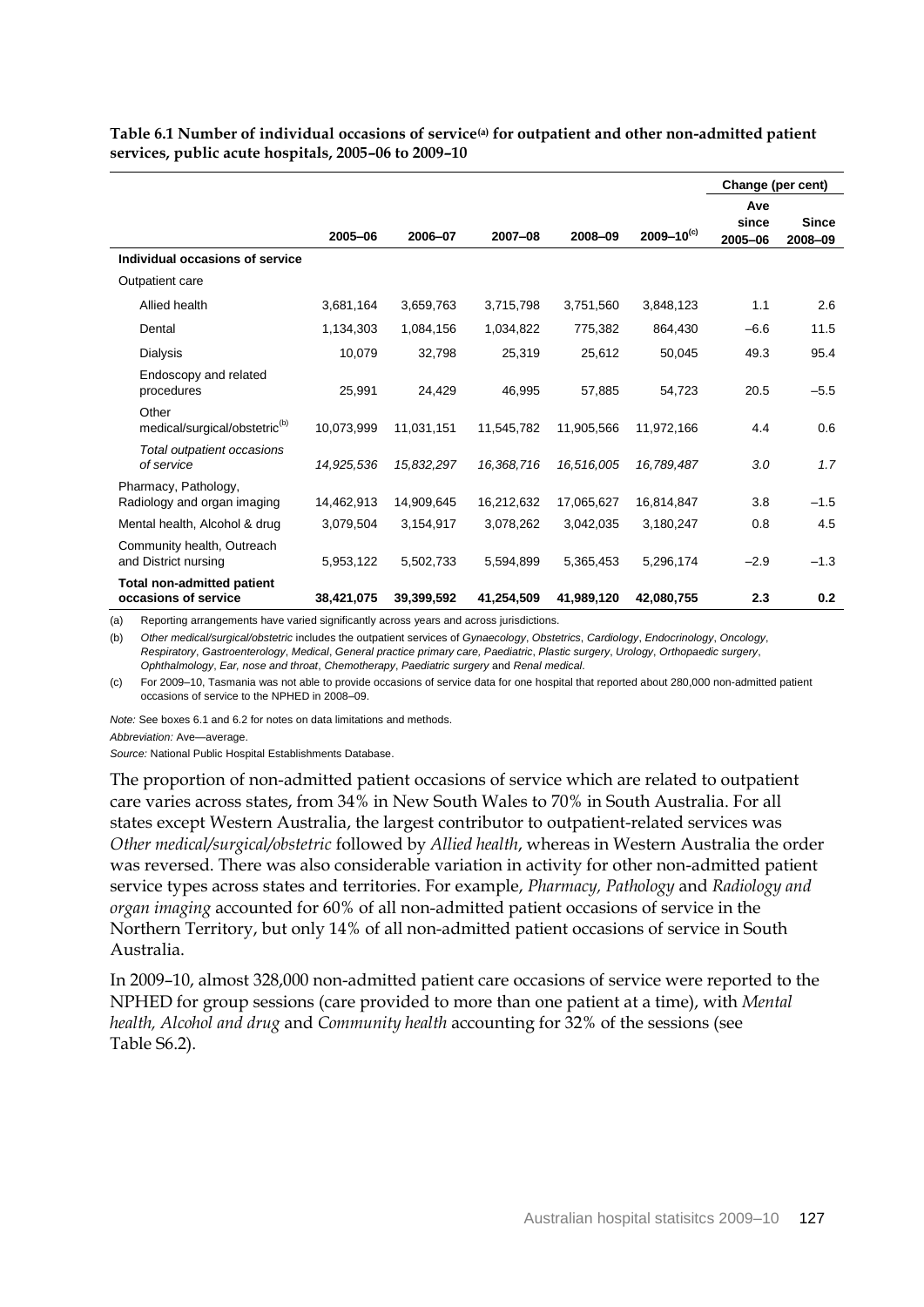| Type of service                                                     | NSW <sup>(b)</sup> | Vic                  | Qld       | <b>WA</b>     | <b>SA</b>            | $\text{ Tas}^{\text{(c)}}$ | <b>ACT</b>     | NT <sup>(d)</sup>    | Total <sup>(e)</sup> |
|---------------------------------------------------------------------|--------------------|----------------------|-----------|---------------|----------------------|----------------------------|----------------|----------------------|----------------------|
| Outpatient care                                                     |                    |                      |           | ('000)        |                      |                            |                |                      |                      |
| Allied health                                                       | 691                | 1,089                | 643       | 1,096         | 176                  | 111                        | 30             | 12                   | 3,848                |
| Dental                                                              | 485                | 356                  | $\cdot$ . | 12            | 9                    | $<$ 1                      | $\cdot$ .      | $\cdot$ .            | 864                  |
| <b>Dialysis</b>                                                     | 50                 | $\ddot{\phantom{a}}$ | $<$ 1     | $\sim$ $\sim$ | $\ddot{\phantom{a}}$ | . .                        | . .            | $\sim$ $\sim$        | 50                   |
| Endoscopy and related procedures                                    | 17                 | $\ddot{\phantom{a}}$ | 11        | $\ddotsc$     | 24                   | $<$ 1                      | 3              | $\ddot{\phantom{a}}$ | 55                   |
| Other medical/surgical/obstetric <sup>(f)</sup>                     | 5,207              | 1,649                | 2,691     | 794           | 928                  | 222                        | 347            | 135                  | 11,972               |
| Total outpatient occasions of service                               | 6,451              | 3.094                | 3.345     | 1,902         | 1,136                | 335                        | 380            | 147                  | 16,789               |
| Pharmacy <sup>(g)</sup> , Pathology, Radiology and<br>organ imaging | 7,262              | 1,935                | 5,557     | 1,189         | 232                  | 61                         | 122            | 223                  | 16,815               |
| Mental health, Alcohol and drug                                     | 2,103              | 782                  | 185       | 80            | 27                   | $<$ 1                      | $\overline{2}$ | $\ddot{\phantom{0}}$ | 3,180                |
| Community health, Outreach and District<br>nursing $(h)$            | 3,158              | 529                  | 414       | 927           | 206                  | $<$ 1                      | 46             | $\ddotsc$            | 5,296                |
| Total non-admitted patient occasions<br>of service                  | 18,974             | 6,341                | 9,500     | 4,098         | 1,602                | 396                        | 550            | 370                  | 42,081               |

**Table 6.2: Number of individual occasions of service ('000)(a) for outpatient and other non-admitted patient services, public acute hospitals, states and territories, 2009–10**

(a) Reporting arrangements have varied significantly across years and across jurisdictions.

(b) From 2009–10, the data for the Albury Base Hospital was reported by the Victorian Department of Health as part of the Albury Wodonga Health Service. The Albury Wodonga Health Service was formed by the integration of Wodonga Regional Health Service in Victoria and acute services at the Albury Base Hospital in New South Wales. Data for Albury Base Hospital are therefore now included in statistics for Victoria whereas they were formerly reported by, and included in statistics for New South Wales.

(c) Tasmania was not able to provide data for one hospital that reported about 280,000 occasions of service to the NPHED in 2008–09.

(d) *Radiology* figures for the Northern Territory are underestimated and *Pathology* figures relate only to three of the five hospitals.

(e) Includes only those states and territories for which data were available.

(f) *Other medical/surgical/obstetric* includes the outpatient services *of Gynaecology, Obstetrics, Cardiology, Endocrinology, Oncology*, *Respiratory, Gastroenterology, Medical, General practice primary care, Paediatric, Plastic surgery, Urology, Orthopaedic surgery*, *Ophthalmology, Ear, nose and throat, Chemotherapy, Paediatric surgery* and *Renal medical.*

(g) Justice Health in New South Wales reported a large number of occasions of service for *Pharmacy* which may not be typical for other hospitals

(h) Justice Health in New South Wales reported a large number of occasions of service which may not be typical of *District nursing*.

*Note:* Also refer to boxes 6.1 and 6.2 for more information on data limitations and methods of analysis. Additional information for states and territories is available in Table S6.2 at the end of this chapter.

*Abbreviation:* . .—not applicable.

*Source:* National Public Hospital Establishments Database.

## **What care was provided?**

Clinic-level data were provided to the NOCD for over 13 million occasions of service for individuals and 190,000 group sessions for non-admitted patient outpatient clinic care. The estimated proportion of outpatient-related occasions of service for all hospitals that also reported to the NOCD was about 78% for individual occasions of service, and about 80% for group sessions (see Table S6.1). Clinic-level data were provided for 84 *Principal referral* and *specialist women's and children's hospitals*, 38 *Large hospitals* and 12 *Other hospitals* (not classified in peer groups A or B). Coverage varied significantly by state and territory, ranging from 67% for the Australian Capital Territory to 95% for the Northern Territory for individual occasions of service, and from 22% for the Australian Capital Territory to 100% for Western Australia and the Northern Territory for group occasions of service.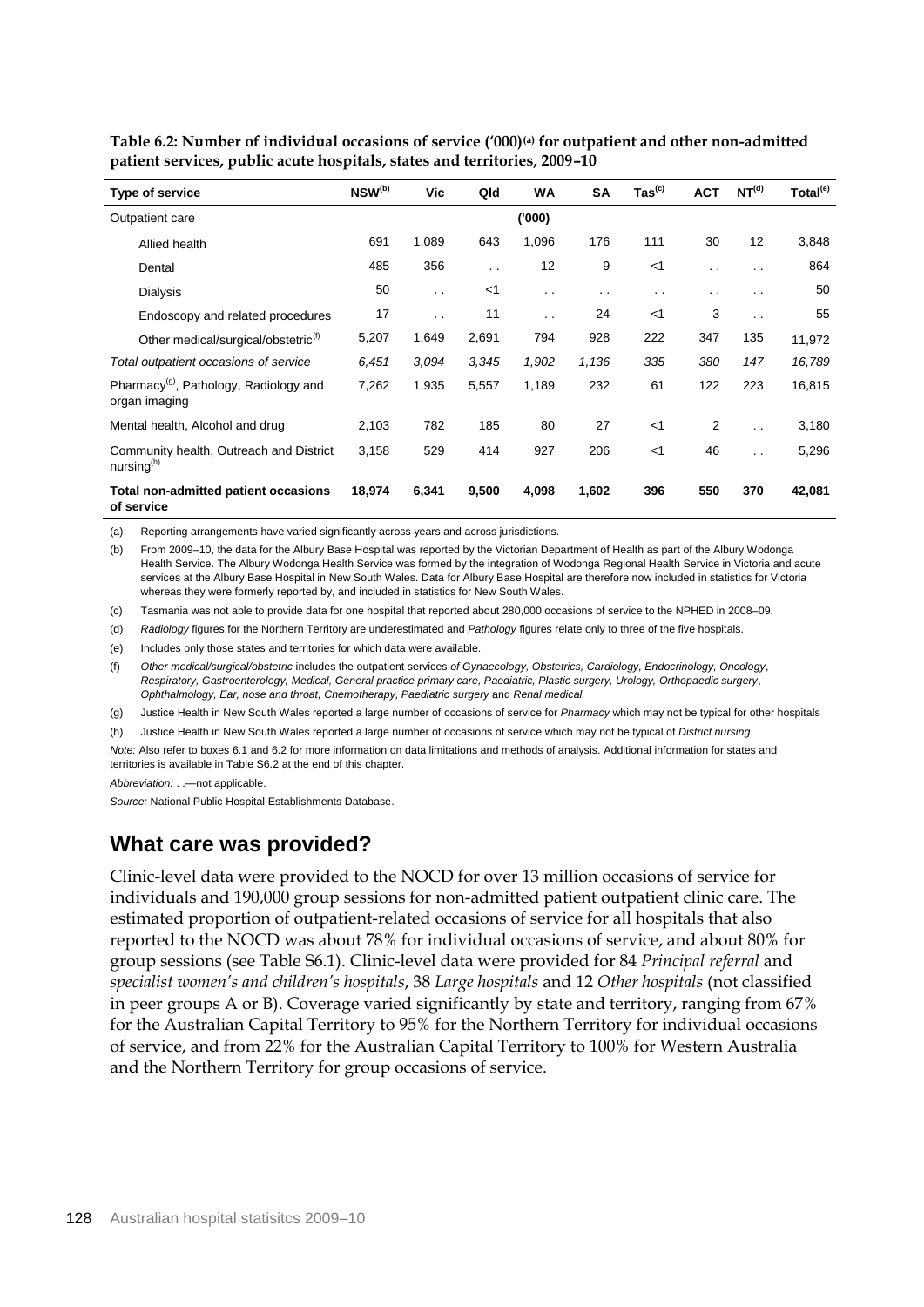### **Individual occasions of service**

In 2009–10, just over half of individual outpatient occasions of service reported to the NOCD were provided by *Allied Health, Medical* and *Obstetrics* clinics (Table 6.3).

| <b>Clinic type</b>                   | <b>NSW</b> | Vic       | Qld       | <b>WA</b> | SΑ          | $\text{Tas}^{(b)}$ | <b>ACT</b> | ΝT      | Total      |
|--------------------------------------|------------|-----------|-----------|-----------|-------------|--------------------|------------|---------|------------|
| Allied health                        | 556,971    | 804,649   | 525,606   | 503,695   | 170,876     | 77,632             | 29,709     | 10,431  | 2,679,569  |
| Dental                               | 188,712    | 181,622   | 0         | 4,823     | 8,941       | 2,500              | 0          | 0       | 386,598    |
| Gynaecology                          | 53,984     | 44,689    | 67,365    | 23,434    | 36,392      | 8,091              | 5,117      | 6,405   | 245,477    |
| <b>Obstetrics</b>                    | 873,865    | 324,950   | 386,475   | 112,303   | 120,295     | 46,590             | 59,354     | 24,872  | 1,948,704  |
| Cardiology                           | 66,753     | 22,880    | 82,462    | 34,288    | 24,918      | 34,019             | 12,299     | 2,248   | 279,867    |
| Endocrinology                        | 168,039    | 52,057    | 67,749    | 31,440    | 31,343      | 15,679             | 12,491     | 370     | 379,168    |
| Oncology                             | 317,352    | 120,695   | 90,317    | 64,310    | 12,097      | 26,871             | 15,083     | 1,750   | 648,475    |
| Respiratory                          | 160,427    | 14,114    | 56,030    | 18,722    | 30,289      | 4,587              | 5,351      | 1,403   | 290,923    |
| Gastroenterology                     | 37,050     | 23,737    | 35,312    | 13,813    | 19,511      | 1,689              | 6,191      | 1,074   | 138,377    |
| Medical                              | 1,110,871  | 225,149   | 334,238   | 264,571   | 115,780     | 44,009             | 32,043     | 20,785  | 2,147,446  |
| General practice<br>/primary care    | 203,005    | 157       | 28,801    | 694       | $\mathbf 0$ | 0                  | 0          | 0       | 232,657    |
| Paediatric                           | 105,879    | 9,843     | 48,404    | 10,048    | 29,473      | 20,005             | 7,267      | 7,099   | 238,018    |
| Endoscopy                            | 16,635     | 0         | 10,981    | 1         | 16,459      | 824                | 2,602      | 701     | 48,203     |
| Plastic surgery                      | 35,504     | 73,806    | 32,603    | 41,687    | 27,068      | 5,421              | 5,792      | 1,347   | 223,228    |
| Urology                              | 25,366     | 44,306    | 47,273    | 18,516    | 13,280      | 1,928              | 1,725      | 414     | 152,808    |
| Orthopaedic                          | 224,839    | 202,347   | 279,768   | 87,952    | 63,818      | 22,513             | 14,915     | 13,070  | 909,222    |
| Ophthalmology                        | 141,342    | 95,278    | 78,310    | 54,567    | 61,629      | 6,500              | 8,050      | 13,396  | 459,072    |
| Ear, nose and throat<br>surgery      | 35,139     | 39,267    | 46,653    | 24,315    | 21,180      | 2,192              | 3,045      | 3,959   | 175,750    |
| Pre-admission and<br>pre-anaesthesia | 190,314    | 91,455    | 149,499   | 28,724    | 44,401      | 12,273             | 7,554      | 7,940   | 532,160    |
| Chemotherapy                         | 81,508     | 0         | 2,978     | 598       | 21,680      | 5,647              | 8,959      | 1,905   | 123,275    |
| Dialysis                             | 49,303     | 0         | 0         | 2,427     | 0           | 0                  | 0          | 3,821   | 55,551     |
| Surgery                              | 95,686     | 141,311   | 143,931   | 48,931    | 78,003      | 23,119             | 8,610      | 16,205  | 555,796    |
| Paediatric surgery                   | 9,839      | 22,389    | 7,289     | 285       | 3,432       | 0                  | 1,611      | 0       | 44,845     |
| Renal medicine                       | 144,261    | 0         | 63,017    | 0         | 12,751      | 1,205              | 6,340      | 0       | 227,574    |
| Total                                | 4,892,644  | 2,534,701 | 2,585,061 | 1,390,144 | 963,616     | 363,294            | 254,108    | 139,195 | 13,122,763 |

**Table 6.3: Outpatient care individual occasions of service(a), by outpatient clinic-type, major public hospitals, states and territories, 2009–10**

(a) There were variations among jurisdictions in the reporting of occasions of service because of differences in admission practices and in the types of facilities offering these services.

(b) Tasmania was not able to provide data for one hospital that reported 140,000 occasions of service to the NOCD in 2008–09. *Note:* See boxes 6.1 and 6.2 for notes on data limitations and methods.

*Source*: National Outpatient Care Database.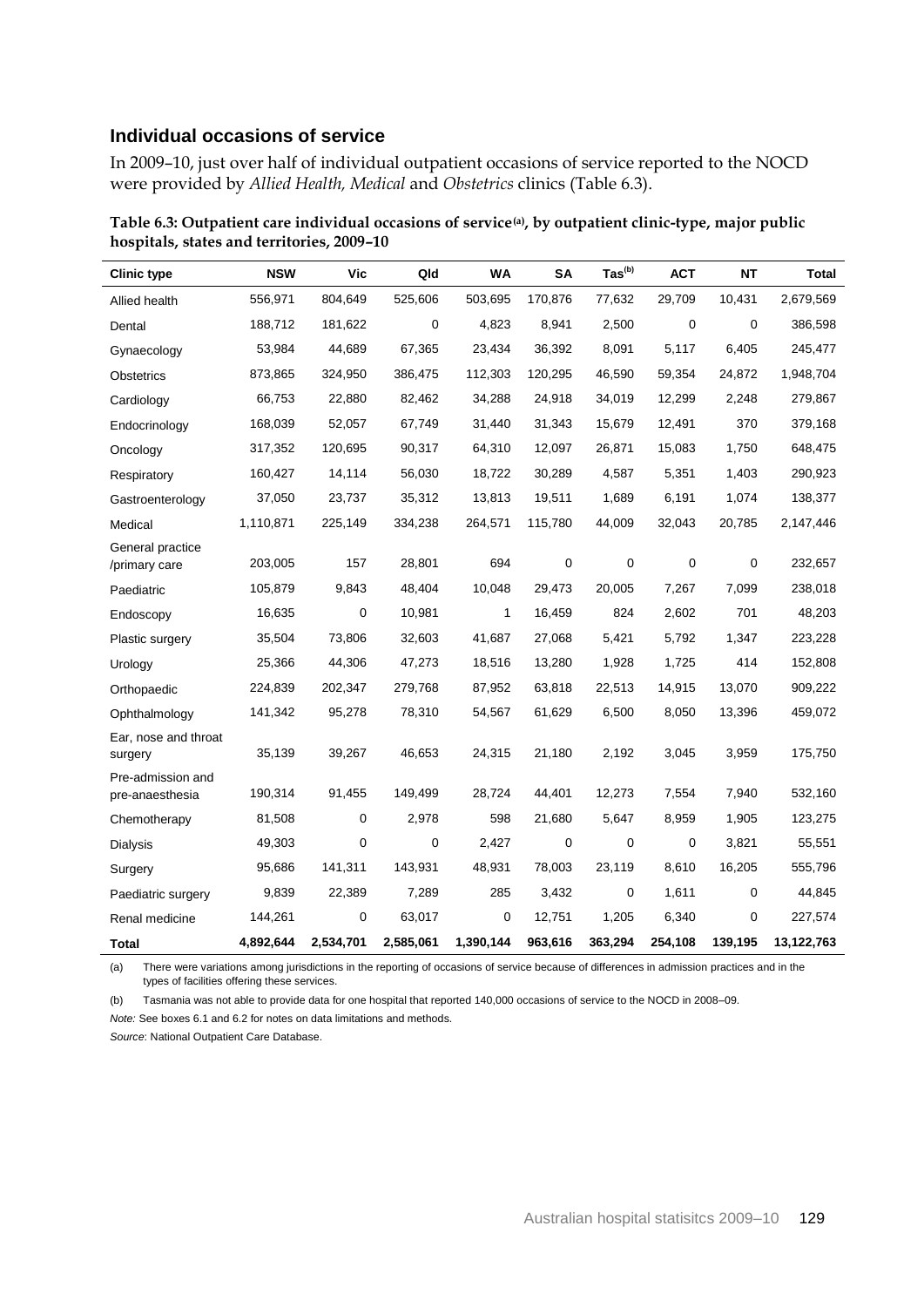## **Group occasions of service**

In 2009–10, over 76% of group sessions reported to the NOCD were provided by *Allied Health*  clinics (Table 6.4).

| <b>Clinic type</b>                   | <b>NSW</b>     | <b>Vic</b>  | Qld         | <b>WA</b>      | <b>SA</b>   | $\text{ Tas}^{(b)}$ | <b>ACT</b>  | <b>NT</b> | <b>Total</b> |
|--------------------------------------|----------------|-------------|-------------|----------------|-------------|---------------------|-------------|-----------|--------------|
| Allied health                        | 12,765         | 8,045       | 6,093       | 110,571        | 6,180       | 833                 | 165         | 0         | 144,652      |
| Gynaecology                          | 129            | 0           | 15          | $\mathbf 0$    | $\mathbf 0$ | 0                   | $\mathbf 0$ | 0         | 144          |
| Obstetrics                           | 3,505          | 0           | 2,181       | 0              | 1,363       | $\mathbf 0$         | 110         | 0         | 7,159        |
| Cardiology                           | 1,915          | $\pmb{0}$   | 1,367       | $\mathbf 0$    | 315         | 41                  | $\mathbf 0$ | 0         | 3,638        |
| Endocrinology                        | 1,252          | 0           | 322         | $\mathbf 0$    | 100         | 100                 | 64          | 0         | 1,838        |
| Oncology                             | 608            | 0           | 43          | $\overline{7}$ | $\mathbf 0$ | $\mathbf 0$         | 1           | 0         | 659          |
| Respiratory                          | 2,262          | $\mathbf 0$ | 8           | $\mathbf 0$    | 98          | 0                   | $\mathbf 0$ | 0         | 2,368        |
| Gastroenterology                     | 123            | $\mathbf 0$ | 105         | $\mathbf 0$    | 83          | 0                   | $\mathbf 0$ | 0         | 311          |
| Medical                              | 21,091         | 490         | 677         | 406            | 3,057       | $\mathbf{2}$        | 15          | 139       | 25,877       |
| General practice<br>/primary care    | 195            | 70          | 0           | 32             | $\mathbf 0$ | $\mathbf 0$         | $\mathbf 0$ | 0         | 297          |
| Paediatric                           | 540            | $\mathbf 0$ | 11          | $\mathbf 0$    | 507         | 0                   | $\mathbf 0$ | 0         | 1,058        |
| Plastic surgery                      | 0              | $\mathbf 0$ | 0           | $\mathbf 0$    | 402         | 0                   | $\mathbf 0$ | 0         | 402          |
| Urology                              | 15             | 0           | 0           | $\mathbf 0$    | $\mathbf 0$ | 0                   | $\mathbf 0$ | 0         | 15           |
| Orthopaedic                          | 354            | 0           | $\mathbf 0$ | 85             | 9           | 0                   | $\mathbf 0$ | 0         | 448          |
| Ophthalmology                        | $\overline{2}$ | $\mathbf 0$ | 0           | $\sqrt{3}$     | $\mathbf 0$ | 0                   | $\mathbf 0$ | 0         | 5            |
| Ear, nose and throat<br>surgery      | 5              | $\mathbf 0$ | 0           | $\mathbf 0$    | $\mathbf 0$ | 0                   | $\pmb{0}$   | 0         | 5            |
| Pre-admission and<br>pre-anaesthesia | 129            | $\mathbf 0$ | $\mathbf 0$ | $\mathbf 0$    | 1           | $\mathbf 0$         | $\mathbf 0$ | 0         | 130          |
| Chemotherapy                         | 174            | 0           | $\mathbf 0$ | 0              | $\mathbf 0$ | 0                   | 0           | 0         | 174          |
| <b>Dialysis</b>                      | 38             | 0           | 0           | $\mathbf 0$    | $\mathbf 0$ | 0                   | $\mathbf 0$ | 0         | 38           |
| Surgery                              | 126            | 0           | 73          | $\mathbf 0$    | 96          | 8                   | 3           | 0         | 306          |
| Renal medicine                       | 479            | 0           | 0           | $\mathbf 0$    | 17          | 0                   | $\mathbf 0$ | 0         | 496          |
| <b>Total</b>                         | 45,707         | 8,605       | 10,895      | 111,104        | 12,228      | 984                 | 358         | 139       | 190,020      |

| Table 6.4: Outpatient care group occasions of service <sup>(a)</sup> , by outpatient clinic-type, major public |  |  |  |
|----------------------------------------------------------------------------------------------------------------|--|--|--|
| hospitals, states and territories, 2009–10                                                                     |  |  |  |

(a) There were variations among jurisdictions in the reporting of occasions of service because of differences in admission practices and in the types of facilities offering these services. There were no group sessions reported for *Dental*, *Endoscopy* and *Paediatric surgery*.

(b) Tasmania was not able to provide data for one hospital that reported 140,000 occasions of service to the NOCD in 2008–09.

*Note:* See boxes 6.1 and 6.2 for notes on data limitations and methods.

*Source* National Outpatient Care Database.

## **Additional information**

Further detailed information on non-admitted patient care by state or territory of hospitalisation and public hospital peer groups is available in the following supplementary tables and in the tables that accompany this report online at <www.aihw.gov.au/hospitals>.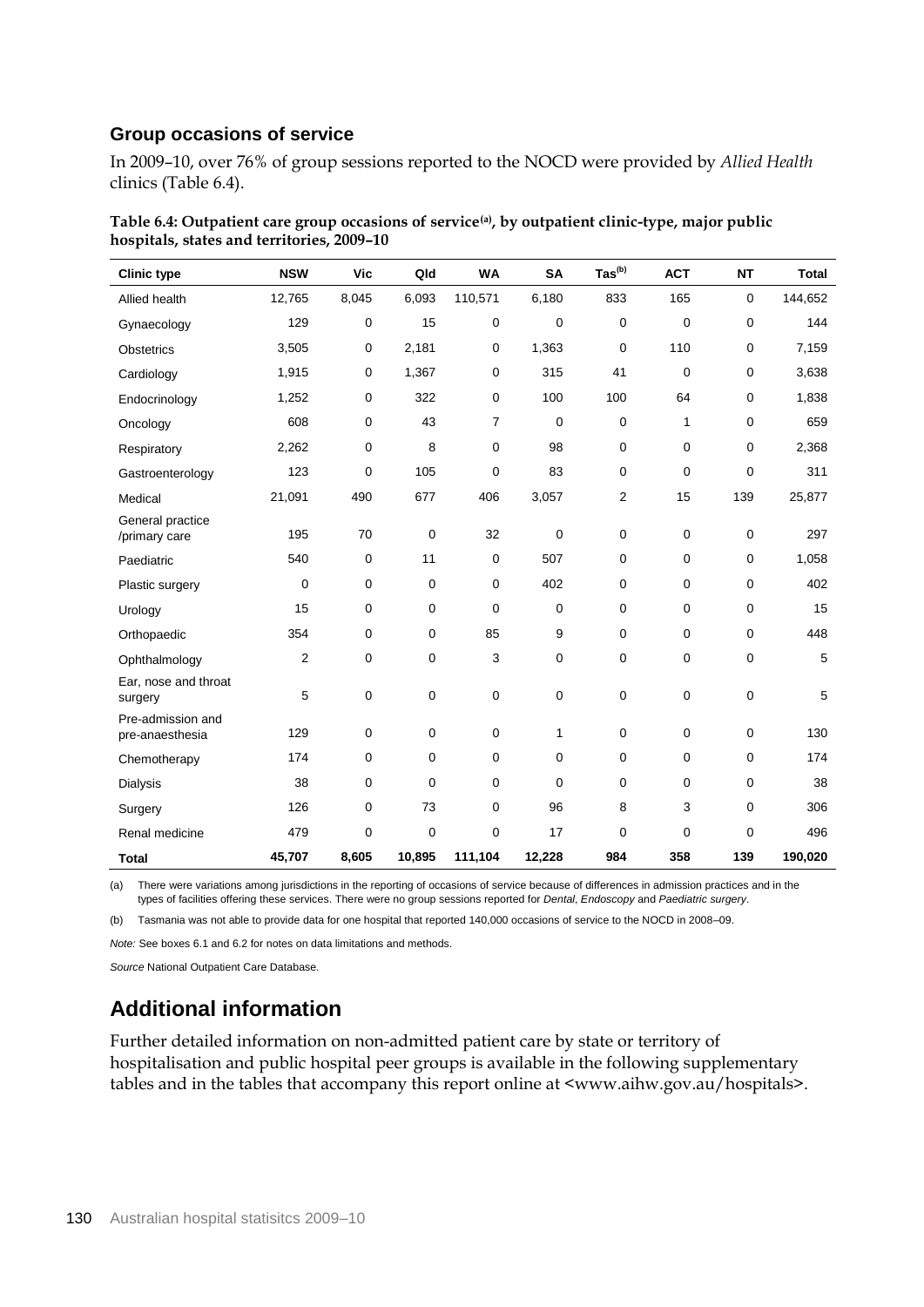# **Supplementary tables**

The following supplementary tables provide more detailed information on non-admitted patient care by state and territory.

## **Box 6.3: Notes— Chapter 6 supplementary tables**

### **Table S6.2**

- (a) Reporting arrangements have varied significantly across years and across jurisdictions.
- (b) From 2009–10, the data for the Albury Base Hospital was reported by the Victorian Department of Health as part of the Albury Wodonga Health Service. The Albury Wodonga Health Service was formed by the integration of Wodonga Regional Health Service in Victoria and acute services at the Albury Base Hospital in New South Wales. Data for Albury Base Hospital are therefore now included in statistics for Victoria whereas they were formerly reported by, and included in statistics for New South Wales.
- (c) Tasmania was not able to provide data for one hospital that reported about 280,000 occasions of service to the NPHED (and reported 140,000 to the NOCD) in 2008–09.
- (d) *Radiology* figures for the Northern Territory are underestimated and *Pathology* figures relate only to three of the five hospitals.
- (e) Includes only those states and territories for which data are available.
- (f) *Other medical/surgical/obstetric* includes the outpatient services of *Gynaecology*; *Obstetrics*; *Cardiology*; *Endocrinology*; *Oncology*; *Respiratory*; *Gastroenterology*; *Medica;*, *General practice primary car;, Paediatric*; *Plastic surger;*, *Urology*; *Orthopaedic surgery*; *Ophthalmology*; *Ear, nose and throat*; *Chemotherapy*; *Paediatric surgery* and *Renal medical*.
- (g) Justice Health (formerly known as Corrections Health) in New South Wales reported a large number of occasions of service for *Pharmacy* which may not be typical for other hospitals.
- (h) Justice Health (formerly known as Corrections Health) in New South Wales reported a large number of occasions of service which may not be typical of *District nursing*.
- (i) Includes any group sessions for *Dialysis* and *Endoscopy* and related procedures.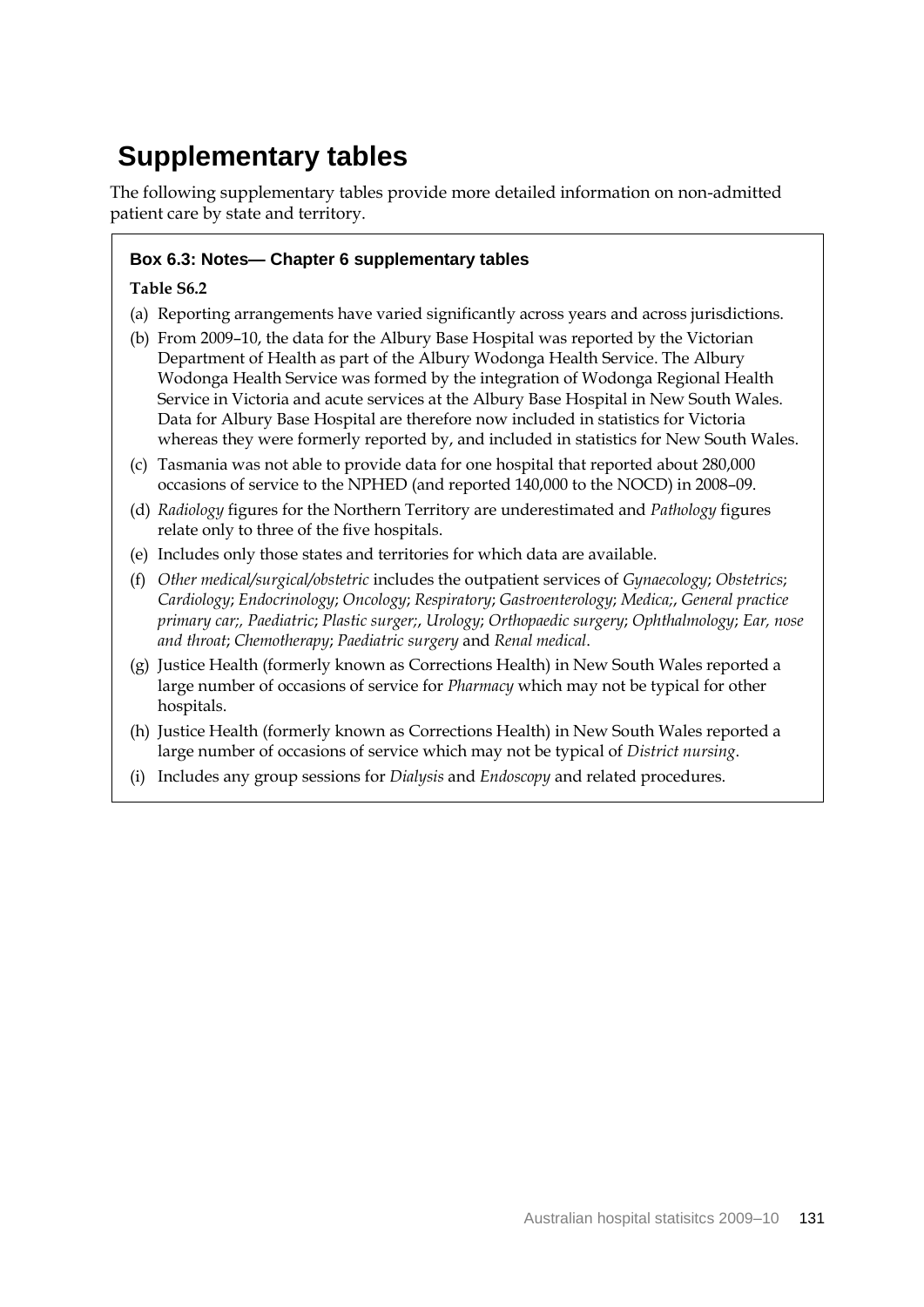| Peer group                                                          | <b>NSW</b>           | <b>Vic</b>  | Qld                  | <b>WA</b> | <b>SA</b>      | $\text{Tas}^{(a)}$ | <b>ACT</b>              | <b>NT</b>            | <b>Total</b> |
|---------------------------------------------------------------------|----------------------|-------------|----------------------|-----------|----------------|--------------------|-------------------------|----------------------|--------------|
| Principal referral and specialist women's and children's hospitals  |                      |             |                      |           |                |                    |                         |                      |              |
| Hospitals reporting outpatient occasions of service                 |                      |             |                      |           |                |                    |                         |                      |              |
| Individual occasions of service                                     | 30                   | 20          | 19                   | 6         | 5              | $\mathbf{1}$       | $\mathbf{1}$            | 2                    | 84           |
| Group occasions of service                                          | 28                   | 11          | 16                   | 6         | 5              | $\mathbf 0$        | $\overline{1}$          | 1                    | 68           |
| Occasions of service reported                                       |                      |             |                      |           |                |                    |                         |                      |              |
| Individual occasions of service                                     | 4,330,123            | 1,953,868   | 2,406,385            | 1,035,008 | 829,760        | 269,787            | 204,243                 | 139,195              | 11,168,369   |
| Group occasions of service                                          | 39,397               | 4,794       | 10,259               | 59,445    | 10,628         | $\mathbf 0$        | 267                     | 139                  | 124,929      |
| Large hospitals                                                     |                      |             |                      |           |                |                    |                         |                      |              |
| Hospitals reporting outpatient occasions of service                 |                      |             |                      |           |                |                    |                         |                      |              |
| Individual occasions of service                                     | 12                   | 15          | 4                    | 3         | $\overline{c}$ | $\mathbf{1}$       | $\mathbf{1}$            | 0                    | 38           |
| Group occasions of service                                          | 11                   | 9           | 4                    | 3         | $\overline{2}$ | $\overline{1}$     | $\mathbf{1}$            | $\mathbf 0$          | 31           |
| Occasions of service reported                                       |                      |             |                      |           |                |                    |                         |                      |              |
| Individual occasions of service                                     | 562,521              | 531,561     | 178,676              | 94,303    | 122,033        | 58,576             | 49,865                  | $\mathbf 0$          | 1,597,535    |
| Group occasions of service                                          | 6,310                | 3,341       | 636                  | 25,820    | 1,462          | 984                | 91                      | $\mathbf 0$          | 38,644       |
| Other hospitals                                                     |                      |             |                      |           |                |                    |                         |                      |              |
| Hospitals reporting outpatient occasions of service                 | 0                    | $\mathbf 1$ | $\mathbf 0$          | 9         | $\overline{1}$ | -1                 | 0                       | $\mathbf 0$          | 12           |
| Individual occasions of service                                     | $\sim$               | 30,992      | $\ddot{\phantom{0}}$ | 260,833   | 11,823         | 34,931             | $\sim$                  | $\ddot{\phantom{a}}$ | 338,579      |
| Group occasions of service                                          | $\ddot{\phantom{a}}$ | 274         | $\ddot{\phantom{0}}$ | 25,839    | 138            | $\Omega$           | $\ddot{\phantom{0}}$    | $\ddot{\phantom{0}}$ | 26,251       |
| Total                                                               |                      |             |                      |           |                |                    |                         |                      |              |
| Hospitals reporting outpatient occasions of service                 |                      |             |                      |           |                |                    |                         |                      |              |
| Individual occasions of service                                     | 42                   | 36          | 23                   | 18        | 8              | 3                  | $\overline{\mathbf{c}}$ | $\overline{c}$       | 134          |
| Group occasions of service                                          | 39                   | 21          | 20                   | 17        | 8              | $\overline{1}$     | 2                       | $\mathbf{1}$         | 109          |
| Occasions of service reported                                       |                      |             |                      |           |                |                    |                         |                      |              |
| Individual occasions of service                                     | 4,892,644            | 2,516,421   | 2,585,061            | 1,390,144 | 963,616        | 363,294            | 254,108                 | 139,195              | 13,104,483   |
| Group occasions of service                                          | 45,707               | 8,409       | 10,895               | 111,104   | 12,228         | 984                | 358                     | 139                  | 189,824      |
| Estimated proportion of occasions of service in NOCD <sup>(b)</sup> |                      |             |                      |           |                |                    |                         |                      |              |
| Individual occasions of service                                     | 76                   | 82          | 77                   | 73        | 85             | n.a.               | 67                      | 95                   | 78           |
| Group occasions of service                                          | 62                   | 35          | 76                   | 100       | 93             | n.a.               | 22                      | 100                  | 80           |

#### **Table S6.1: Outpatient occasions of service, by public hospital peer group, states and territories, 2009–10**

(a) Tasmania was not able to provide data for one hospital that reported 140,000 outpatient-related occasions of service to the NPHED and the NOCD in 2008–09. The estimated proportion of occasions of service in the NOCD does not include that hospital.

(b) The number of outpatient occasions of service reported to the NOCD divided by the number of outpatient-related occasions of service reported to the NPHED, as a percentage.

*Note:* See boxes 6.1 and 6.2 for notes on data limitations and methods.